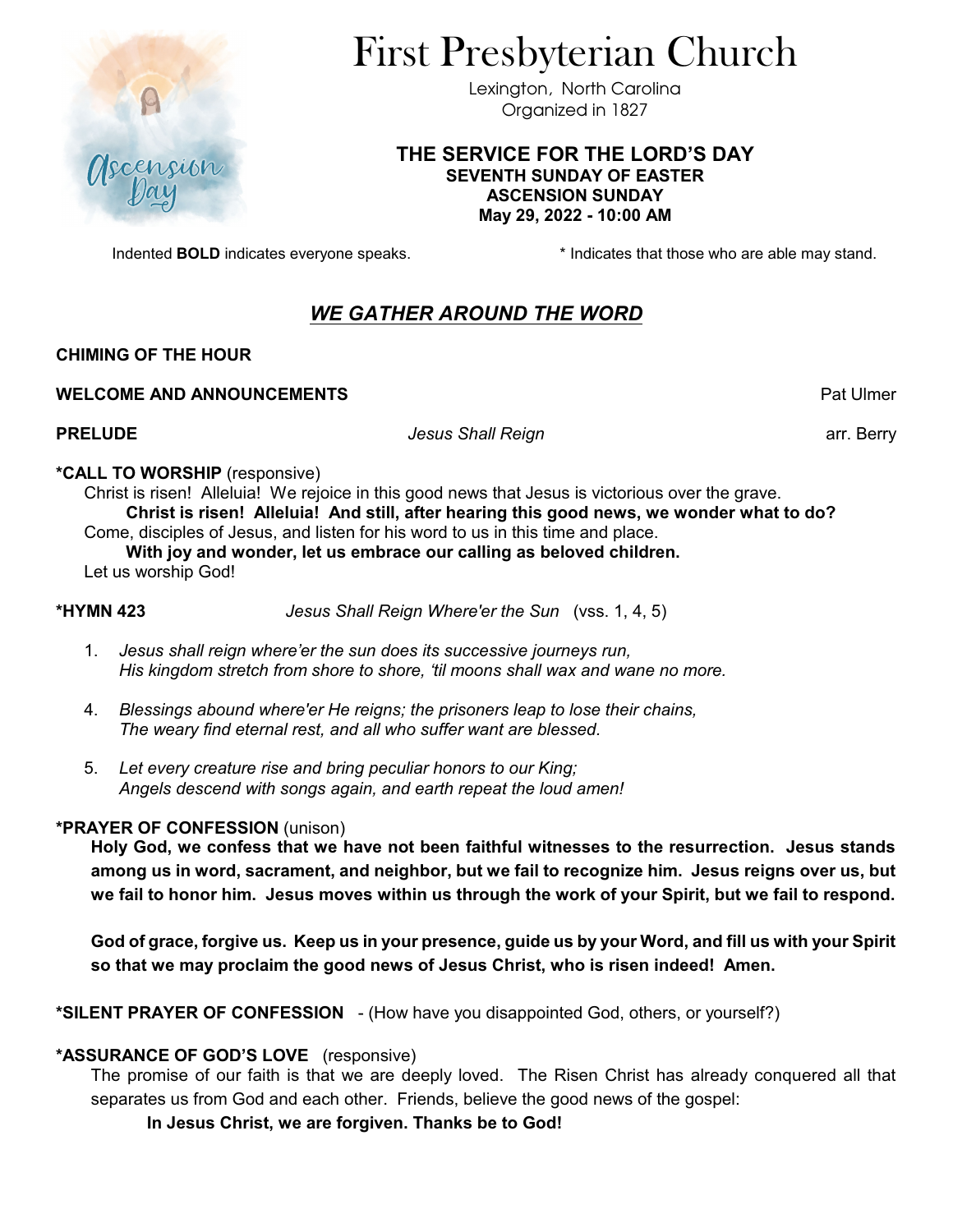

Music: HYMN TO JOY [Public Domain] Words © 2013 Nancy Jo Dederer and Jayson Keeton All Rights Reserved Used by Permission

#### **CHILDREN'S MOMENT**

#### **THE SACRAMENT OF BAPTISM**

Presentation of Layla Dawn Kiefer

Profession of Faith

\*The Apostles' Creed

**I believe in God, the Father Almighty, creator of heaven and earth;**

**and in Jesus Christ, God's only Son, our Lord,**

**who was conceived by the Holy Spirit, born of the Virgin Mary, suffered under Pontius Pilate, was crucified, died, and was buried; he descended to the dead. On the third day, he rose again from the dead; he ascended into heaven, and is seated at the right hand of God the Father Almighty, from where he will come to judge the living and the dead.**

**I believe in the Holy Spirit, the holy universal Church,**

**the communion of saints, the forgiveness of sins,**

**the resurrection of the body, and the life everlasting, Amen.**

Thanksgiving Over the Water

The Act of Baptism

Welcome

Hymn 304 *Jesus Loves Me!*

1. *Jesus loves me! This I know, for the Bible tells me so; Little ones to him belong; They are weak, but he is strong.*

#### Refrain

*Yes, Jesus loves me! Yes, Jesus loves me! Yes, Jesus loves me! The Bible tells me so.*

2. *Jesus loves me! This I know, as he loved so long ago, Taking children on his knee, saying, "Let them come to me."*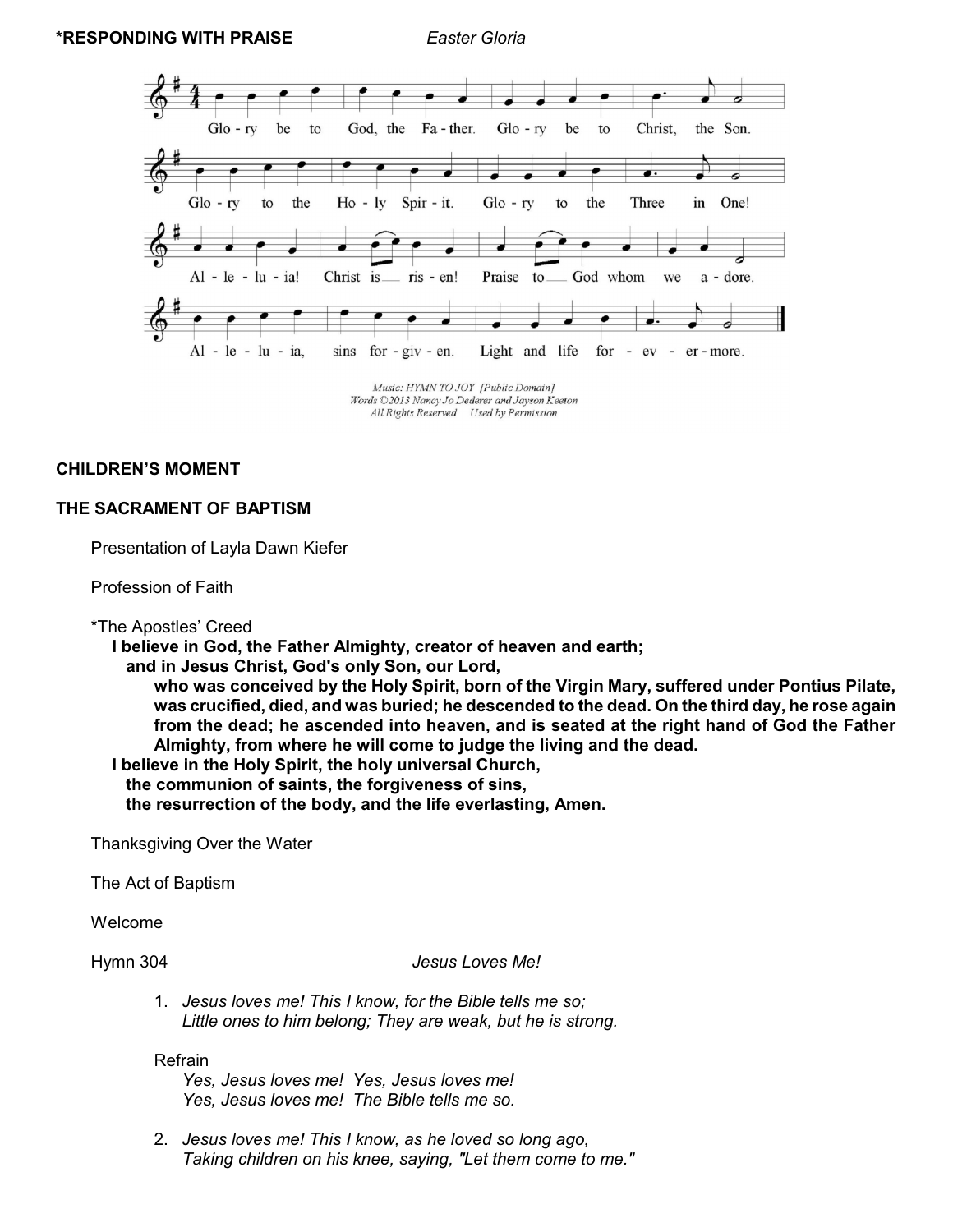# *WE HEAR THE WORD*

#### **FIRST SCRIPTURE READING** *Acts 1:1-11*

**SONG** *Open Up the Heavens*

Verse 1

*We've waited for this day, we're gathered in Your Name - calling out to You Your glory like a fire awakening desire will burn our hearts with truth*

Pre-Chorus

*You're the reason we're here You're the reason we're singing*

#### **Chorus**

*Open up the heavens we want to see You Open up the floodgates a mighty river Flowing from Your heart, filling every part of our praise*

Interlude

*Oo oo oo oo oo*

#### Verse 2

*Your presence in this place Your glory on our face - we're looking to the sky Descending like a cloud You're standing with us now, Lord unveil our eyes*

#### Bridge

*Show us show us Your glory Show us show us Your power Show us show us Your glory Lord*

Ending *Oo oo oo oo*

#### **SECOND SCRIPTURE READING** *Ephesians 1:15-23*

Leader: The word of the Lord. **Congregation: Thanks be to God!**

**SERMON** *You Will Be Witnesses!* **Rev. Dr. Nancy Jo Dederer** 

# *WE RESPOND TO THE WORD*

**\*HYMN** *Who'll Be a Witness for My Lord?*

**The congregation may stand and join in when indicated by the leaders:** *I'll be a witness for my Lord. Oh, I'll be a witness for my Lord. I'll be a witness for my Lord. My soul is a witness for my Lord!*

**TIME OF SILENT REFLECTION** (What is God saying to you this morning through scripture, sermon, and song?)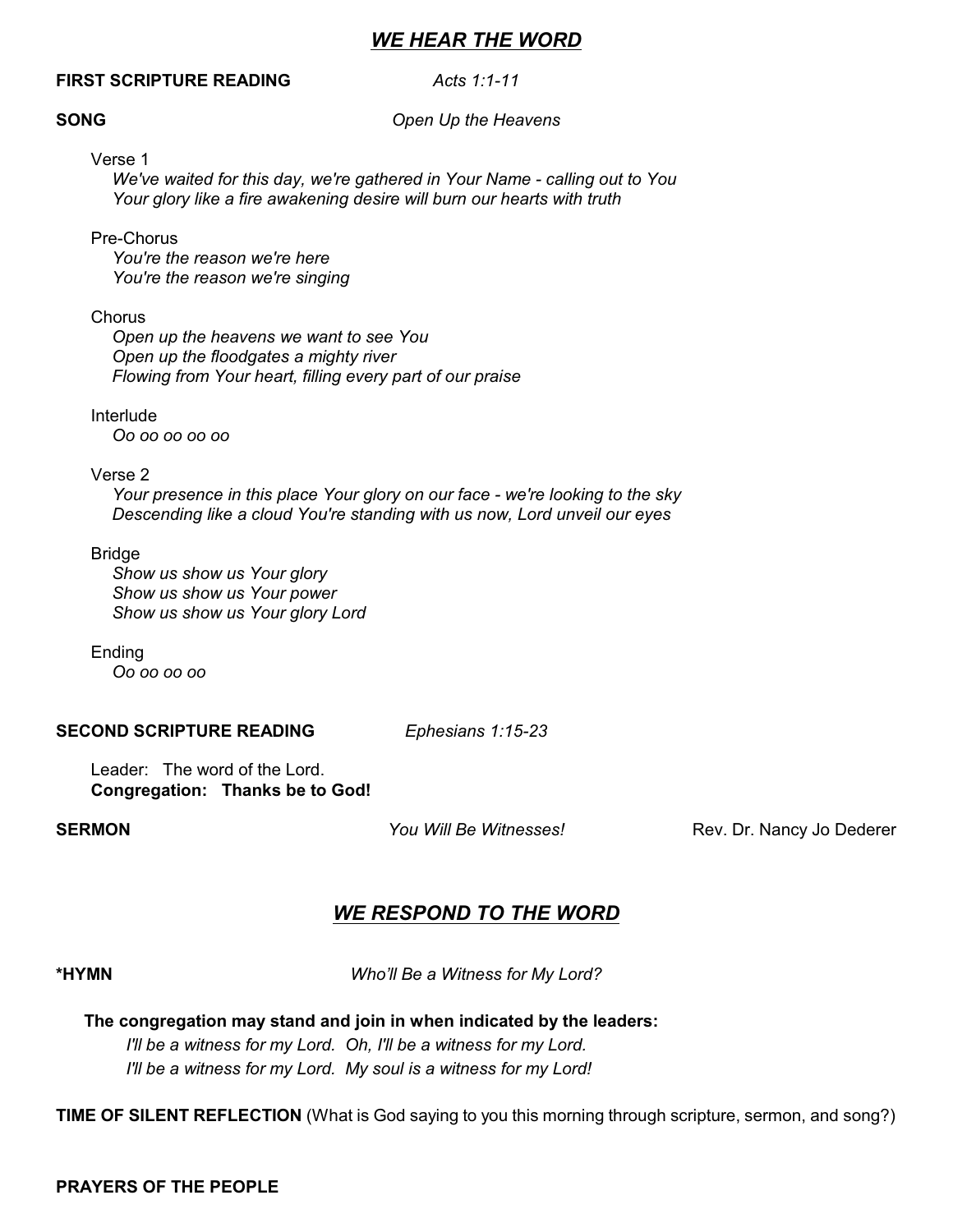#### **THE LORD'S PRAYER** (debts/debtors)

**Our Father who art in heaven, hallowed be thy name. Thy kingdom come, Thy will be done on earth as it is in heaven. Give us this day our daily bread; and forgive us our debts as we forgive our debtors. And lead us not into temptation; but deliver us from evil; for thine is the kingdom and the power, and the glory forever; amen.**

#### **PRESENTATION OF TITHES AND OFFERINGS**

*Thank you for your support of our church. If you are worshiping in-person, you may place your offerings into the designated baskets in the narthex or lobby. If you are with us online, offerings may be mailed to the church at PO Box 586, Lexington NC 27293, or you may give online by visiting our website (www.fpclexnc.com) and clicking on the red "Give Online" button.*

Offertory *O Beautiful for Spacious Skies* arr. Fritchie Dustin Jennings, trumpet

\*Doxology 592

*Praise God, from whom all blessings flow; / Praise Him, all creatures here below; Praise Him above, ye heavenly host. / Praise Father, Son and Holy Ghost. Amen.*

\*Prayer of Dedication (unison)

**We give you thanks, generous God, for all the many gifts you have given us. Receive our offering this day as a sign of our love for you. Bless our gifts that they might be used to meet the physical and spiritual hunger of your beloved people through our mission and ministry. In Jesus' name. Amen.**

# *WE ARE SENT INTO THE WORLD*

**\*HYMN 562** *Eternal Father, Strong to Save*

- 1. *Eternal Father, strong to save, Whose arm has bound the restless wave, Who bade the mighty ocean deep its own appointed limits keep: Oh, hear us when we cry to Thee, for those in peril on the sea.*
- 2. *O Savior, whose almighty word the wind and waves submissive heard, Who walked upon the foaming deep, and calm amid its rage did sleep: Oh, hear us when we cry to Thee, for those in peril on the sea.*
- 3. *O Holy Spirit, who did brood upon the chaos wild and rude, And bade its angry tumult cease, and gave, for fierce confusion, peace: Oh, hear us when we cry to Thee, for those in peril on the sea.*
- 4. *O Trinity of love and power, all travelers guard in danger's hour; From rock and tempest, fire and foe, protect them wheresoe'er they go; Thus evermore shall rise to Thee glad praise from air and land and sea.*

#### **\*BLESSING**

**POSTLUDE** Boodle (We invite you to be seated for the Postlude.)

If you do not wish to keep your paper bulletin, please deposit it in the blue recycling bin as you leave worship today. Thank you!

#### **FLOWERS**

The flowers in the sanctuary are given to the glory of God and in honor of all Veterans.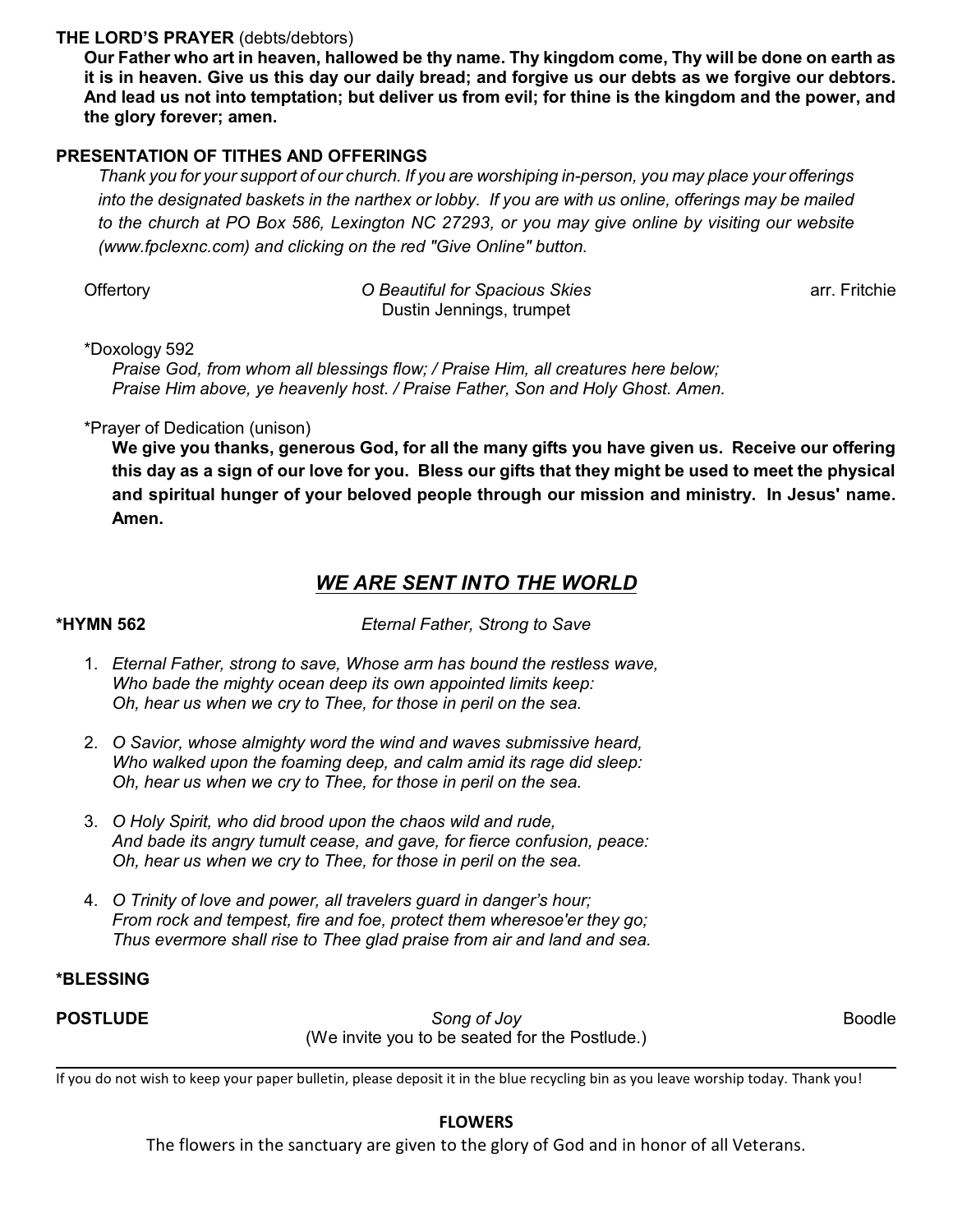#### **WELCOME TO WORSHIP**

Whether this is your first time worshiping with us or you have been with us for years, we welcome you in the name of Jesus Christ. We are so glad you have gathered with us to give thanks to God and respond to Jesus' call to follow him. If you would like more information about our congregation, please speak with Pastor Nancy Dederer or one of our church leaders. Visitor Information packets are in the Lobby, Narthex, and on the welcome table in the Fellowship Hall. Pastor Nancy can be reached at the church office (336/248-2140), by email at PastorNancy@fpclexnc.com, or by text or phone at 708/642-2742.

### **The Mission of First Presbyterian Church, Lexington, NC:**

*United in Christ, grounded in God's word, First Presbyterian Church offers worship, learning, and outreach experiences for all ages so that we grow in our discipleship, care for community, and commitment to serve.*

# **Our Vision**

*First Presbyterian Church is the body of Christ connected by our Spirit-given gifts, serving with God's love, and transforming the Lexington Community by meeting physical and spiritual needs.*

# **TODAY'S CELEBRATIONS**

Today we celebrate the baptism of Layla Kiefer. Please make time to welcome our sister anew into our fellowship of faith.

# **SPECIAL PENTECOST SERVICE ON JUNE 5 AT SPECIAL TIME**

Next Sunday, June 5, our Sunday worship hour will begin early at 9 a.m. so that we can send off our wonderful Acts Alive group on their summer work camp mission trip by showing the support of our entire FPC church family. We are so glad that these young people will have the opportunity to travel to Pennsylvania to offer their services in Christian mission after a two year hiatus due to the Covid pandemic.

The June 5 service will be held in the sanctuary at 9 a.m. with a special blessing for our Acts Alive members and their advisors as they begin their journey. This special event is intended to recognize and consecrate their commitment to the service of Christ in the world.

Worship will then continue as we celebrate Pentecost, the birthday of the church, and share in the Sacrament of Communion. Red is the liturgical color for Pentecost, so consider wearing red on this special day! Red is a sign of the Holy Spirit and those tongues offire that descended upon the believers and empowered them to proclaim the saving love of Jesus Christ to others.

# **WORSHIP AND FELLOWSHIP ON JUNE 12**

On Sunday, June 12, we will resume our normal summer worship time of 10 AM. This will be Pastor Nancy's last Sunday with us. Following the worship service, we will have time on the front lawn for the church family to say their good-byes and give their well-wishes to Pastor Nancy.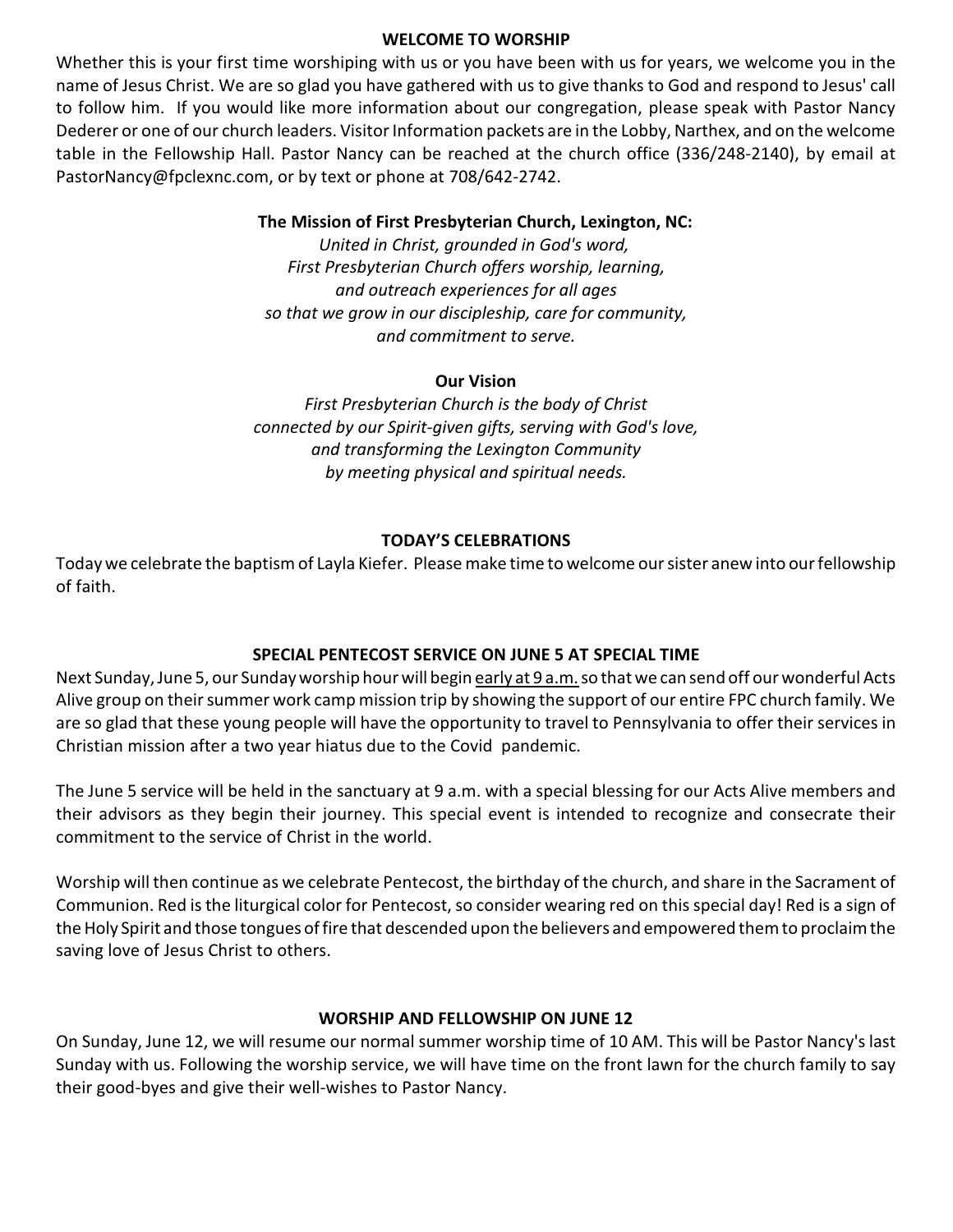#### **VBS 2022**

Vacation Bible School will be held July 18-22, 9AM-12 PM, with a musical offering by the children on July 24! Our church will be transformed into a Jerusalem Marketplace, with children creating their own costume to play the part each day. Families interested in signing up your children or grandchildren may contact Jeanna in the church office (office@fpclexnc.com or 336-248-2140, ext. 1) or text Ann Kiefer (336-830-2752). Adult volunteers are welcome to join the fun as well!

#### **TWO CENTS A MEAL OFFERING**

We are still receiving the 2 Cents A Meal offering. Helping agencies within Salem Presbytery on a mission to combat hunger are eligible to apply for grants funded by monies received from this offering. In our community, Pastor's Pantry and the Crisis Ministry have both previously received hunger grants from the Presbytery. In 2021, our congregation donated \$1804.68 to this important offering.

For those worshiping in-person, you may place your donation in one of the offering plates. Envelopes for this purpose are located near the offering plates. For those worshiping virtually, you may drop your donation off at the church during business hours, or you may mail your check, made payable to First Presbyterian Church, to us at PO Box 586, Lexington NC 27293. Please note "2 Cents A Meal" in the memo line of your check.

#### **COPYRIGHT INFORMATION**

All hymns are from The Presbyterian Hymnal, published by Westminster/John Knox Press, © 1990, or Glory to God: The Presbyterian Hymnal, published by Westminster John Knox Press, © 2013, unless otherwise noted. Used by permission. OneLicense.net # A-738230. Other songs are copyrighted as marked.

C *Open Up the Heavens.* CCLI Song # 6304702. Andi Rozier | James Macdonald | Jason Ingram | Meredith Andrews | Stuart Garrard. © 2012 Curb Songs (Admin. by Curb Music Publishing); Mesmerized Music (Admin. by Curb Music Publishing); All Essential Music (Admin.by Essential Music Publishing LLC); HBC WorshipMusic (Admin.by Essential Music Publishing LLC); Open Hands Music (Admin. by Essential Music Publishing LLC); So Essential Tunes (Admin. by Essential Music Publishing LLC); Stugio Music Publishing (Admin. by Essential Music Publishing LLC). For use solely with the SongSelect® Terms of Use. All rights reserved. www.ccli.com. CCLI License # 2943097